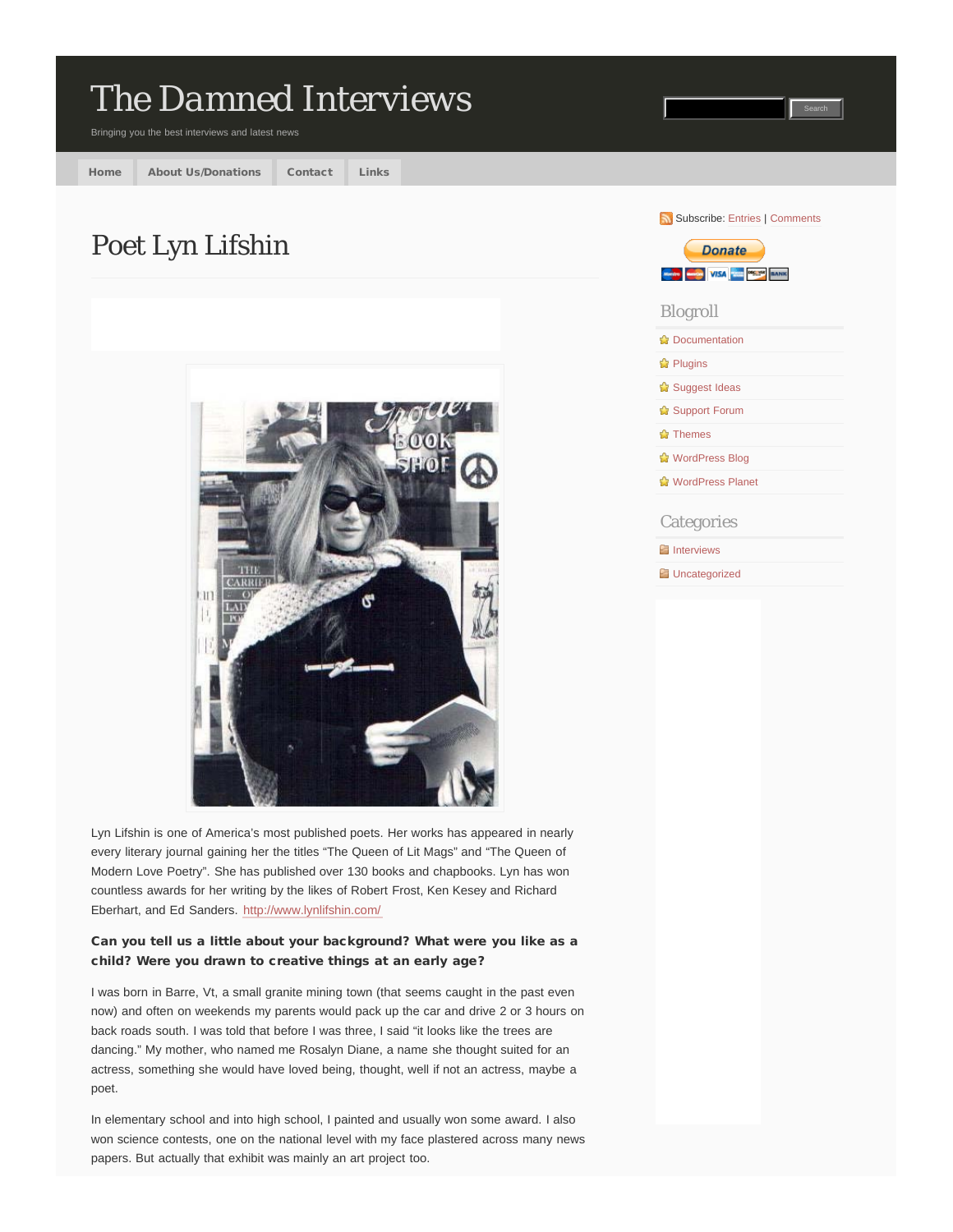I took piano and don't think I was very good at it. Then I took violin– was much better. They asked me to be in the high school orchestra but I would have had to wear a dress every day and (odd since I adore clothes now) I just wasn't into that.

#### What was your life like before you became a writer?

Because I learned to read early, I skipped from first grade to second and then quickly on to third grade. I never learned long division somehow and never was good at math. But I had a wonderful teacher who had us reading Milton and Blake and Wordsworth. Every day we wrote poems. She would bring in a bough of apple blossoms and have us look at them, touch them, smell them and then write our own poems. I still have one of those pale blue lined thin notebooks of poems. And when I teach, I ask students to rely on their senses in our exercises and in their writing outside the class.

One day for some reason I copied a poem of Blake's out of a book and told my mother it was my poem. Since Middlebury was a small town with one main street, it is not surprising my mother ran into that teacher and was so excited– she said she couldn't imagine I could have written such an amazing poem with words like "rill" and "descending" in it, was ecstatic and told Mrs. Flag she had been such a wonderful influence. So by that Monday, I had to write my own poem. And use those words in it.

Middlebury is not far from Ripton where Robert Frost had a summer home. My father worked in my uncle's store where they sold overalls and men's shirts and being somewhat like Frost, taciturn, cold, unfriendly– he and Frost got along well, Frost would only let my father wait on him. Over the years Frost sent my father cards and books. When my father took a poem I had written and showed it to Frost, never telling me– we rarely talked– Frost wrote "very good images sayeth Robert Frost. Please bring me more." Nothing my father could or had ever done mattered so much. I'm sure it helped get me scholarships. By the time I had more poems, Robert Frost was dead

After growing up in a small town, Middlebury, VT, where though I dated a little, a strong memory is of being at a sock dance with fluffy, floppy socks with bells and bows on them and waiting to be asked to dance. Waiting and waiting and then, like my best friend, going home without even one dance. We both were depressed and our mothers told us it was because we were too smart or that boys were afraid of us. I wasn't sad to leave to go to Syracuse University. I started majoring in theater and drama but when everyone I met had had Broadway or off Broadway, I backed away. And then in fine arts, when my first assignment, a collage– somehow I'd gotten into an advance art class and I wasn't even sure what a collage was– but when I turned in a still wet, partly oil paint, and a mix of purples in other materials, my teacher said her dog tracked it all over her white rug. She said I would never be a painter. That is when I transferred to British literature.

#### What first led you to try your hand at writing?

Except for the poems in third grade, I really didn't write that much until at home, one vacation, an argument with my sister somehow ended with me writing a poem. Not about that but a few poems. But not that many.

It really wasn't until after I got my MA at UVM and began my PHD at Brandeis, dropped out and got married and then began my PHD again at SUNY Albany where I spent week ends writing term papers that what developed, turned me into a serious writer. My experiences there became one of my most published poems, "You Understand the Requirements." And the subject of many poems in THE DOCTORS. And even "In Spite of his Dangling Pronoun."

I took a job at a TV station when I left Suny and had one week of rushed, frenetic activity but several weeks where things were slow. I had just discovered the *INTERNATIONAL DIRECTORY OF SMALL PRESS POETRY* edited by Len Fulton and began sending out requests for sample copies. I got a quick intro into the world of small press mags of the seventies: mimeo, off set, a few college presses but I was drawn to the most anti academic, the magazines with names like goodly company, apple, El Corno Emplumado, Folio and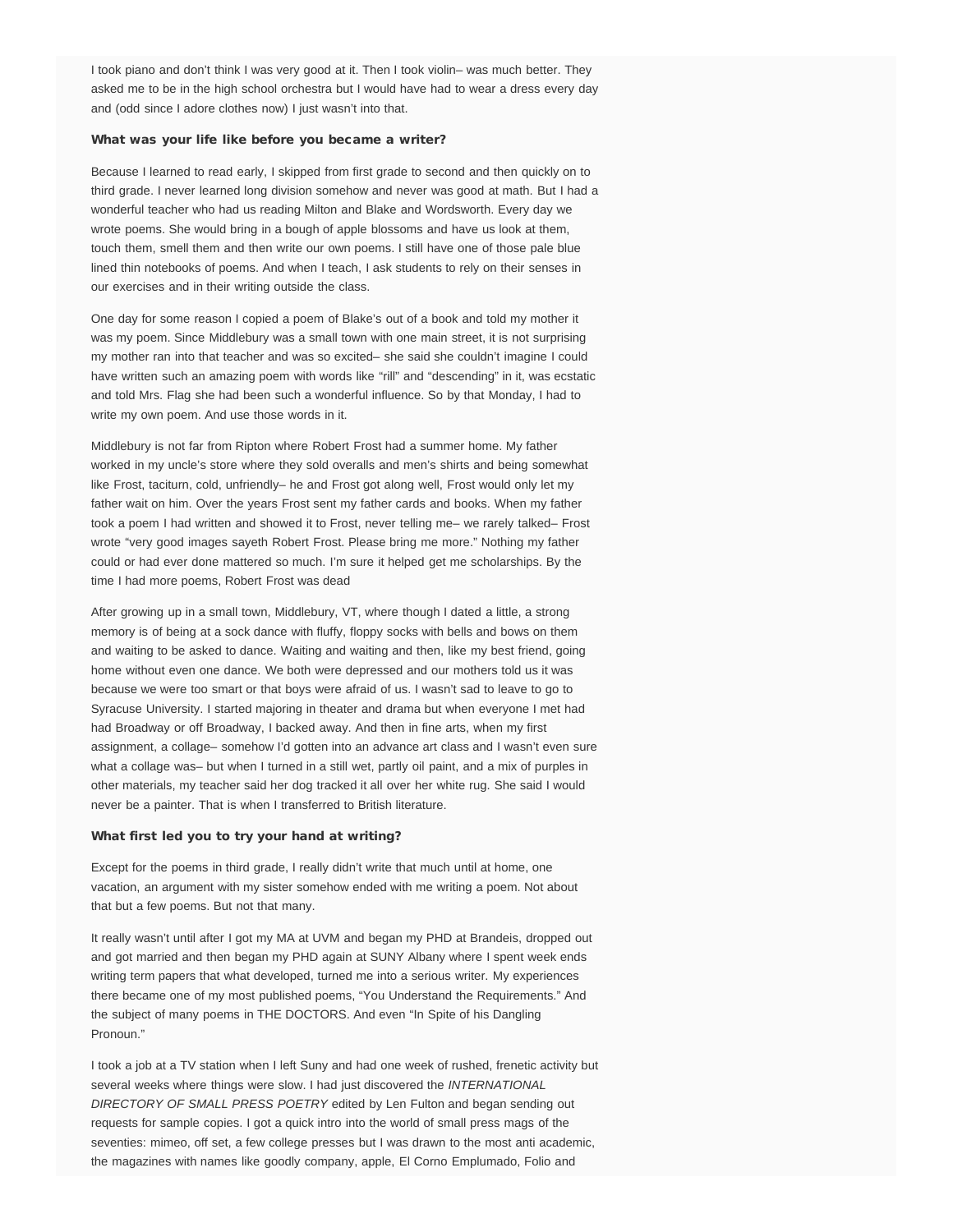Kauri– the first two magazines that accepted and printed my poems. In my upstate house those early magazines are still on shelves that fill a room. Very soon, the magazines overflowed every free space and had to be packed and saved for my archives.

It was such a different time. I still have the NYT book review that had an exhibit of a wild and wide range of small press mags on their front page.

## Why do you think written word has such always had such an impact on society?

I may be cynical but I'm not sure it really has? and less so now with social media, a sense that people are always too busy?

#### Who are some of your favorite authors? Why?

(actually could find the book)I could never answer that question for fear of leaving someone out. Asked for an anthology to list writers or books I feel everyone should read I listed ten-SIR THOMAS WYATT, THE COLLECTED POEMS GARCIA LORCA JOHN DONNE, THE COLLECTED POEMS EMILY DICKINSON, POEMS AND LETTERS DYLAN THOMAS, THE COLLECTED POEMS SYLVIA PLATH, ARIEL WILIAM CAROLS WILLIAMS THE BIBLE WALT WHITE MAN, LEAVES OF GRASS

I went into more detail why I picked those writers in POETS BOOK SHELF contemporary poets on books that shaped their art edited by Peter Davis.

## As someone who has studied extensively at various universities and schools, and taught at a few as well, why do you think education is so important in improving one's life?

This is such a hard question to answer. I suppose the contact with some special, wonderful teachers, the atmosphere of others who are interested in the same thing and also people who are so different, from different countries, back grounds. I think travel, reading– also are so important. One of the teachers I most was impressed by told me to leave school, travel, write.

### How have you changed most since your early days? What do you think is the most important thing you have learned so far in life?

In some ways, I think I've changed very little. As for the most important thing I've learned– I somehow can't answer that.

## When you first began your career did you ever think it would have led you where it has?

I'm not sure where it has led to. I know I work hard, too hard and often do little else besides writing, ballet and ballroom. But I read less than I'd like to. Always have about 60 to 70 notebooks to type up. Used to go to the museums a lot and now rarely do….I vow after finishing a third horse book and trying to update my auto bio (I've started about 4 times and always got side tracked)– that I want to travel more — do more things.

## How do you feel about being called, "a modern Emily Dickinson" by Ed Sanders? Would you agree with that statement?

Oh I don't think I am that reclusive! But I do work alone a lot and I do write often. I used to write in the morning and write at the kitchen table but now I always seem to have something that needs to get done. I always write on the metro– but now I take it two days a week instead of five… but I do get on themes and one poem leads to another.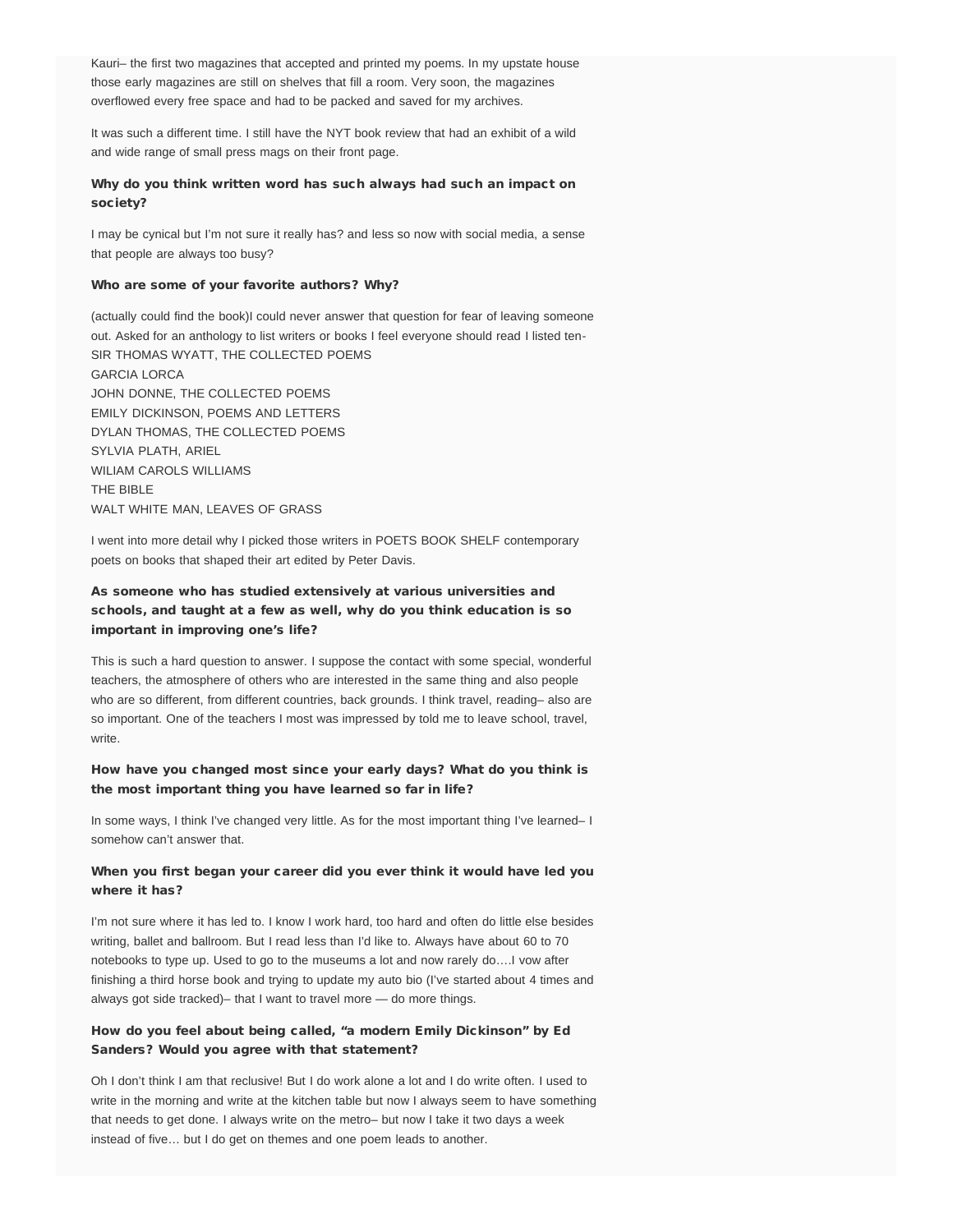#### What advice would you offer the women of tomorrow?

Things are changing so fast– I'm not sure what to say.



#### How do you think the role of women in our culture has changed most?

Probably the fact that the expectation you will marry and devote yourself to your children is one of the biggest. At my wedding I was told "better enjoy today. After this it will be your husband and your children." That wasn't my plan and hasn't been my life.

## Are there any little known facts about yourself that you'd not mind sharing?

That my real name is Rosalyn Diane? I could say more but some things, to quote part of one poem, "are better left unsaid!"

## What advice would you give to other authors looking to be published in today's market?

I am just glad I am not starting now. I think for me, writing on the outside, always an outsider, connections, a degree in writing, a position in a university — these were not important. Or maybe I was naive But now, I don't know. There are so many places on line. I just read that Amazon is stopping writers who have their relatives write endless rave reviews– it seems more of a business than ever. And of course with so many people graduating from writing schools and comparatively few jobs– I don't know– it might be good to have a separate job and not have to depend on poetry. I just don't know. Today I read that many dancers, ballet dancers whose careers end so early are now taking courses in other fields, often going into science so it doesn't come as a rude shock when suddenly, because of an injury or age they can't still dance. Poets ought to have a back up too I suppose.

You have also been called, "Queen of the Small Press". What are your feelings on that? Is nice to be labeled a Queen so often?